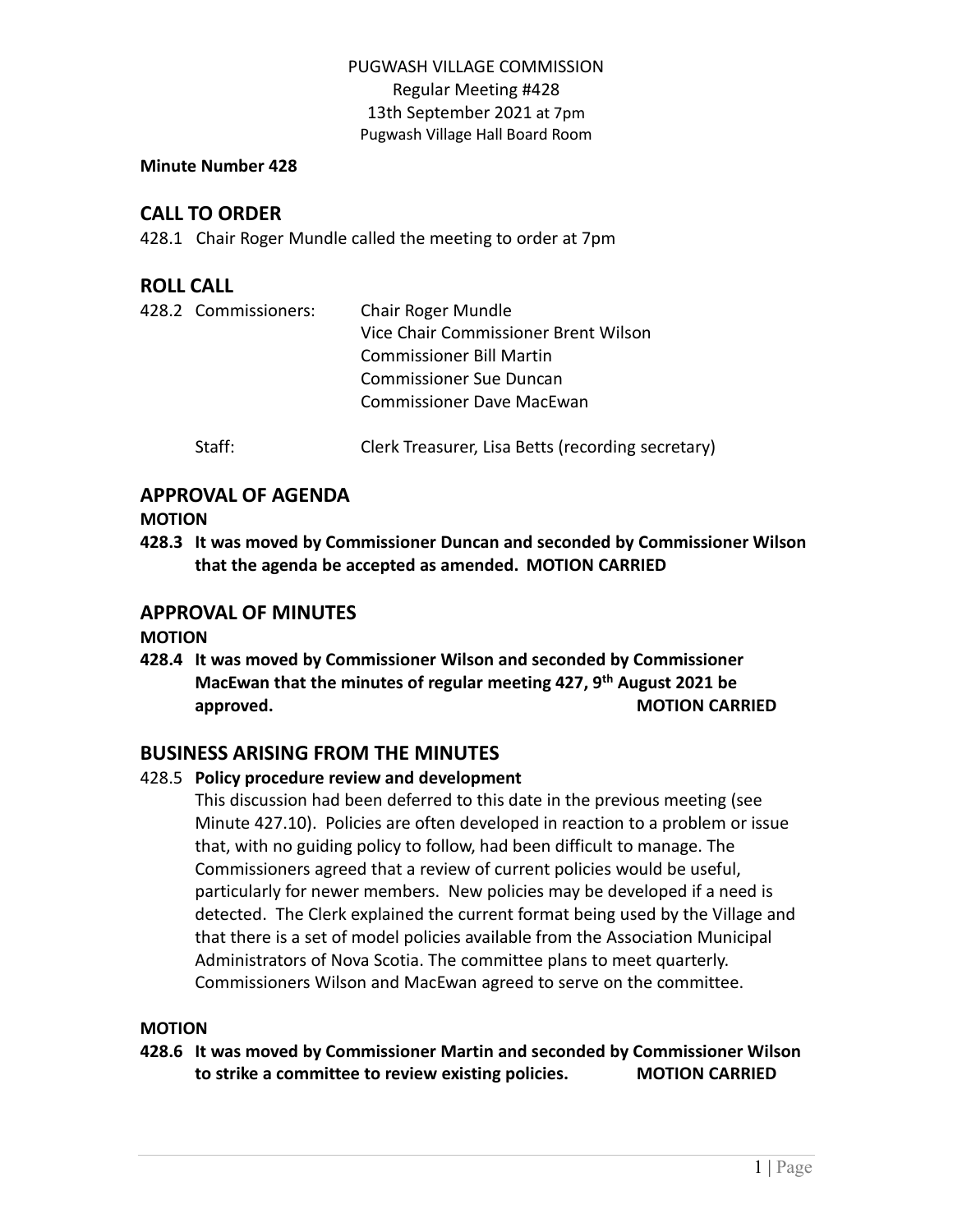#### 428.7 **Centre for Local Prosperity**

After much discussion, the Commission agreed that the organization was now offering programming that more closely followed the proposal made to the Commission in 2018. The Commission agreed to release the final funding payment of \$1,000 to the organization.

428.8 The organization has organized a Thinkers Lodge Summit on Nuclear and Climate Crises (September 29<sup>th</sup> to October 3<sup>rd</sup>). The Clerk will confirm there is an invitation for a commissioner to attend a dinner function at the Lobster Factory on October 2<sup>nd</sup>. Commissioner Martin agreed to attend.

# **ACTION LIST**

- 428.9 See attached list.
	- 428.9.1 Completed tasks include sending approved donations, the wayfinding sign on the train station property has been removed and the additional streetlight on Water Street is now installed and has made a great difference.
	- 428.9.2 A number of options for internet service have been investigated. The Clerk has been looking at option that would reduce the cost of phone and internet service from Aliant. Having a business account raises costs substantially. At this time, not all options are available to business customers. The Clerk will look into the availability of fax to email. Starlink is not expected to be available to business/commercial customers until end 2023.

#### **PRESENTATION**

428.10None.

## **CORRESPONDENCE**

428.11 None.

## **COMMITTEE REPORTS**

#### **428.12 Clerk Treasurer's Reports**

#### 428.12.1 **Reserves**

Some Village taxes have been received putting the Village in a better financial position to put funds into reserves and to move ahead with a couple of capital projects. The Commission would like to prioritize the Village Hall roof and the accessible washroom.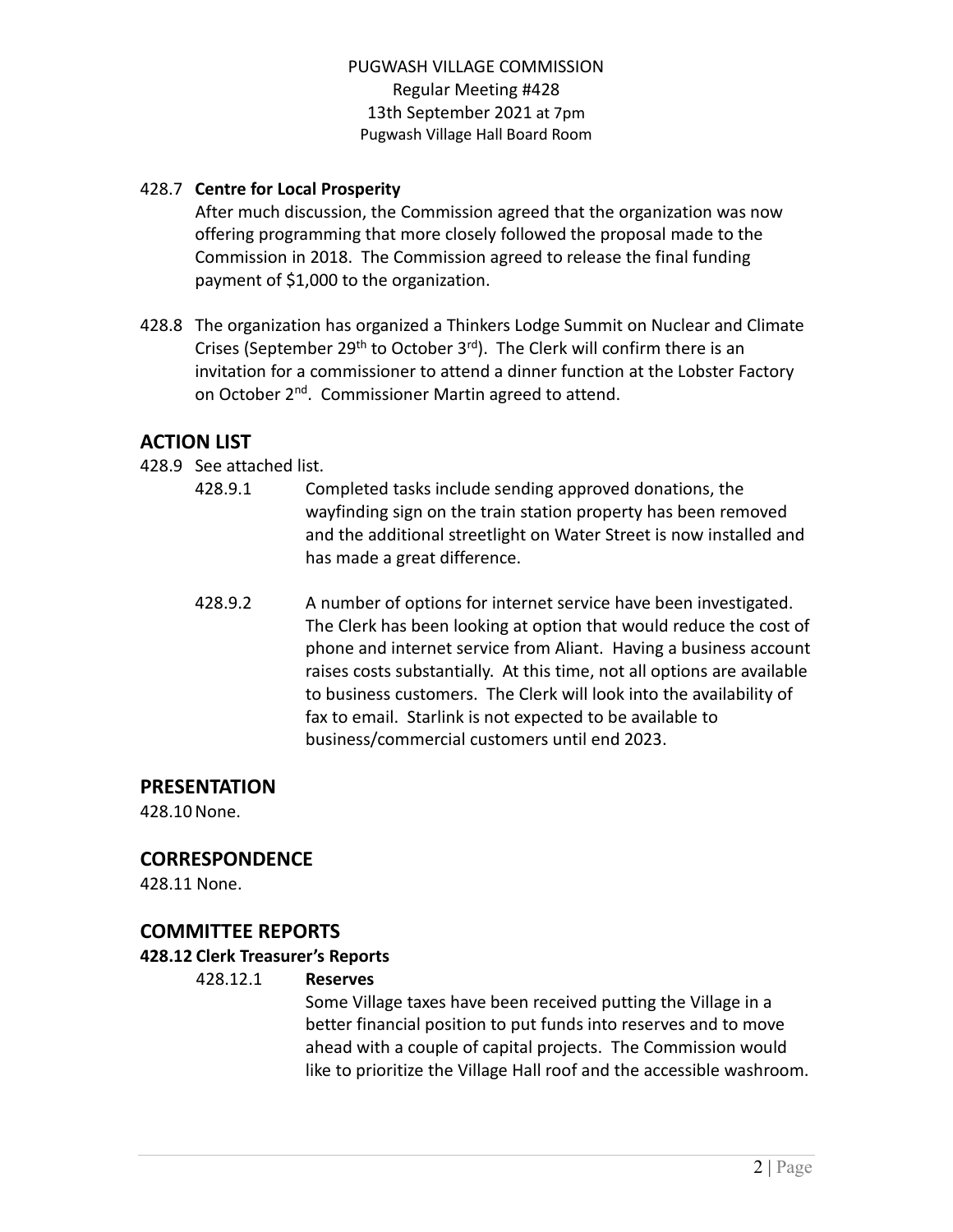#### 428.12.2 **Summer staff**

Reports from Malory Rushton (Recreation Director) and Christie Blackie (Admin Assistant and Visitor Information Councilor) were presented. Their reports will be very helpful to start the next season. John Linihan was the Gardener. The Clerk was very happy with all three. Good reports and compliments have been received from the community.

#### 428.12.3 **RV dumping station**

There are no dumping stations for RVs locally. The Commissioners agreed that to assist tourism, and specifically the Municipality's Tourism Initiative, in the area this service is required. Fill water and electric charging stations would be good additions too

## **MOTION**

**428.12.4 It was moved by Commissioner Martin and seconded by Commissioner Wilson to ask the Municipality of Cumberland County to install a dumping station in Pugwash.**

**MOTION CARRIED**

#### 428.12.5 **2021 Financial Statement**

The audit committee will meet with the auditor to discuss the financial statement with the intention of being in a position to submit that for adoption by the Commission at the Annual General Meeting (AGM). The Clerk gave a brief report to the Commission of the audit process and past audit companies used by the Village. The contract with the current company expires at the end of this fiscal year. The Commissioners were approved that the auditor could present his report to the AGM by videoconference.

## 428.13 **Accessibility (Municipality)**

The Joint Accessibility Committee is to present a plan to the Municipality by April 1<sup>st</sup> 2022. It is suggested that the Village adopts the appropriate parts of the same plan. Commissioner MacEwan will look into finding replacement committee members from staff or clients at the Sunset Community.

## 428.14 **Association of Nova Scotia Villages (ANSV)**

Commissioners Mundle, Martin and Duncan and the Clerk will attend. Commissioner Martin (vice president of the ANSV) endorsed the value of the workshops and AGM and was encouraged to have so many from Pugwash plan to attend. He asked if any Commissioners were interested in serving as the ASNV representative in the provincial Accessibility Committee.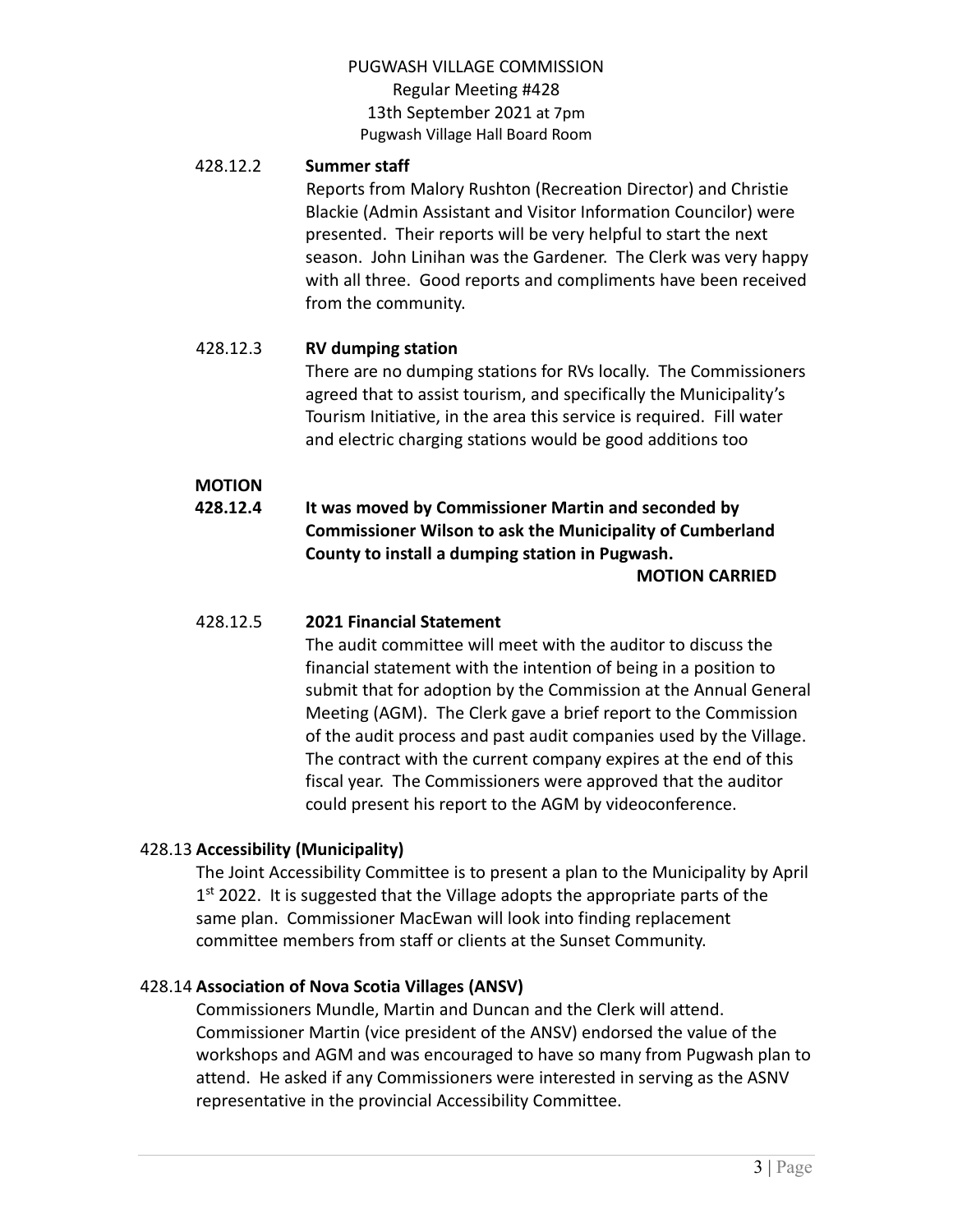#### 428.15 **Audit Committee**

No report (see 428.12.5).

#### 428.16 **Physician Recruitment and Retention**

Doctor Meuler and his wife will not be staying in Pugwash past their six month contract which ends in October. There are hopes for an upcoming Physician Recruiting Fare in New Brunswick that will be attended by the Municipality. The Premier and Health Authority are scheduled to soon tour the province to consult with health professionals for input on the health system.

#### 428.17 **Communities in Bloom (CIB)**

The Volunteer Appreciation luncheon will not be held this year. Another form of recognition may be used.

#### 428.18 **Library**

No report.

# **MOTIONS**

428.19 None.

## **NOTICE OF MOTIONS**

428.20 None.

## **NEW OR OTHER BUSINESS**

## 428.21**National Day of Truth and Reconciliation** - September 30th

As of September 3<sup>rd</sup>, Nova Scotia is one of the Provinces that will recognize the Federal Statutory Holiday announced in June. Municipal units generally adopt these same observances as the Province.

#### **MOTION**

#### **428.22 It was moved by Commissioner MacEwan and seconded by Commissioner Wilson that the Village of Pugwash will observe National Day of Truth and Reconciliation on September 30th . MOTION CARRIED**

## 428.23**Annual General Meeting** - September 21st

The AGM agenda will now include reports from Commission committees. The current plan is to hold the AGM in the Village Hall Board Room.

428.24 **Recognition of Mi'kma'ki** - this has become a standard statement at the beginning of many Municipal and some business meetings in Nova Scotia. The